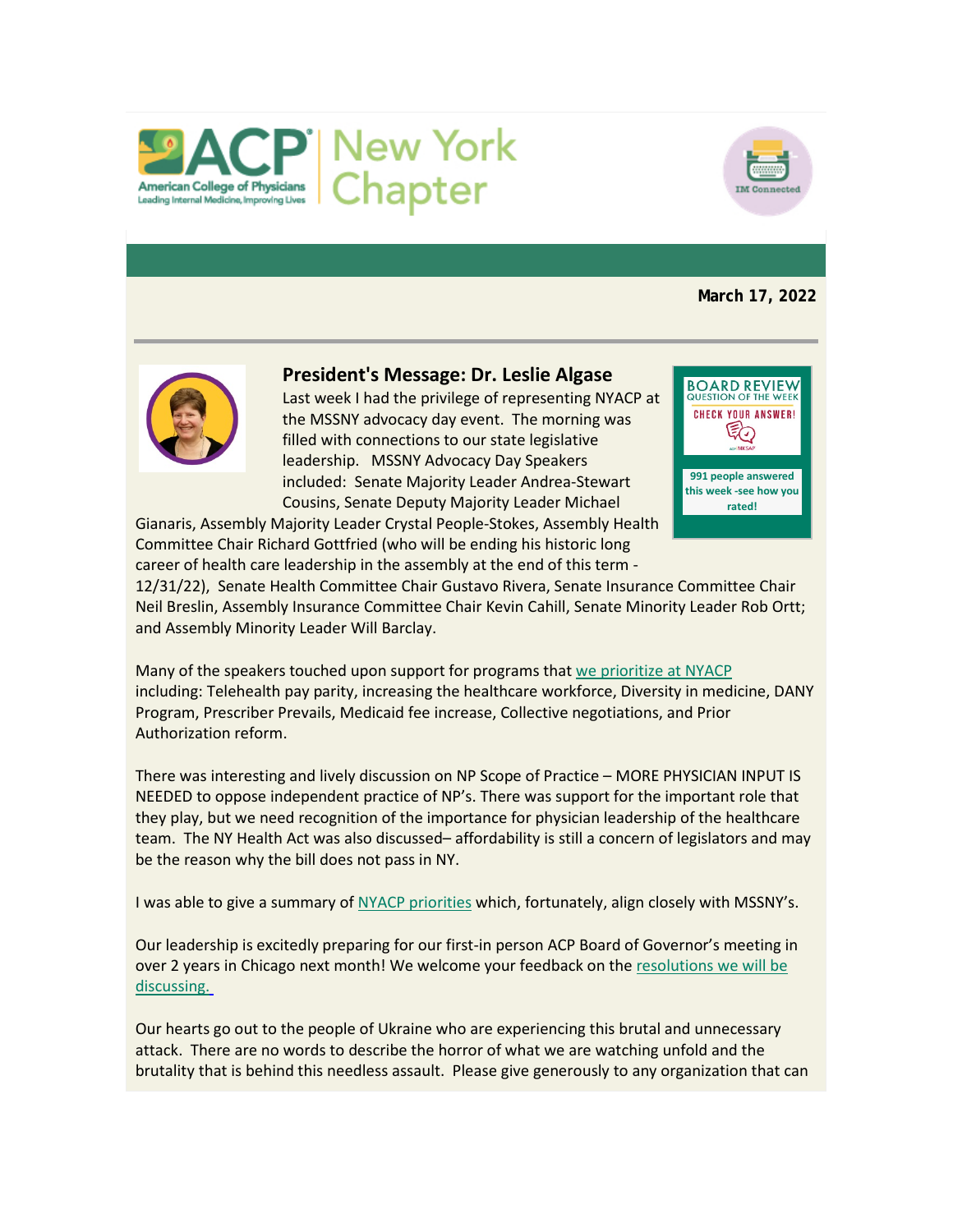help the Ukranian people. [Doctors Without Borders](https://www.votervoice.net/BroadcastLinks/PNYBFU1Xk3to_6IMmPfhpw) is actively assisting and treating refugees and victims if you don't know where to start. I fear for the world if a resolution is not found soon.

Stay safe and take care of yourselves,

Leslie

# **Chapter Awards - Submit your Nomination today!**

NYACP is excited to increase member recognition for excellence and distinguished contributions to Internal Medicine. This year, the committee will issue a total of 3-5 awards. The categories for candidate nominations include: Education, Advocacy, Clinical Excellence, Research, Diversity, Equity and Inclusion (DEI) and Public Health. All members, including medical students and residents, are eligible.



The nomination requires a [completed online form,](https://www.votervoice.net/BroadcastLinks/N68c4iTgDirzIbDuCDuRsw) a 500-word Letter of Nomination, and a copy of the nominee's CV. The **submission deadline is July 31, 2022**.

Please help the New York Chapter ACP recognize, honor and congratulate the truly deserving members of our Chapter for their amazing and outstanding work. Awards will be distributed to all winners in-person on November 4, 2022 (the evening before NYACP's Annual Scientific Meeting) in Westchester.

## **Helping Ukraine**

ACP recently [released a statement](https://www.votervoice.net/BroadcastLinks/wnNg7JyiiNICT1UQlWYULg) expressing the concerns of internists about the current health situation in Ukraine. Many members are seeking ways to help. Active member and volunteer, **John Maese, MD, MACP** has shared information about an opportunity to [donate medical supplies to the AFYA](https://www.votervoice.net/BroadcastLinks/IKiNyWfpiXhT4QES8t1P0g)  [foundation in New York.](https://www.votervoice.net/BroadcastLinks/IKiNyWfpiXhT4QES8t1P0g) If you are aware of other programs available to help the people of Ukraine and the countries providing humanitarian assistance to refugees, please let us know at [info@nyacp.org.](mailto:info@nyacp.org)



**Members in the News**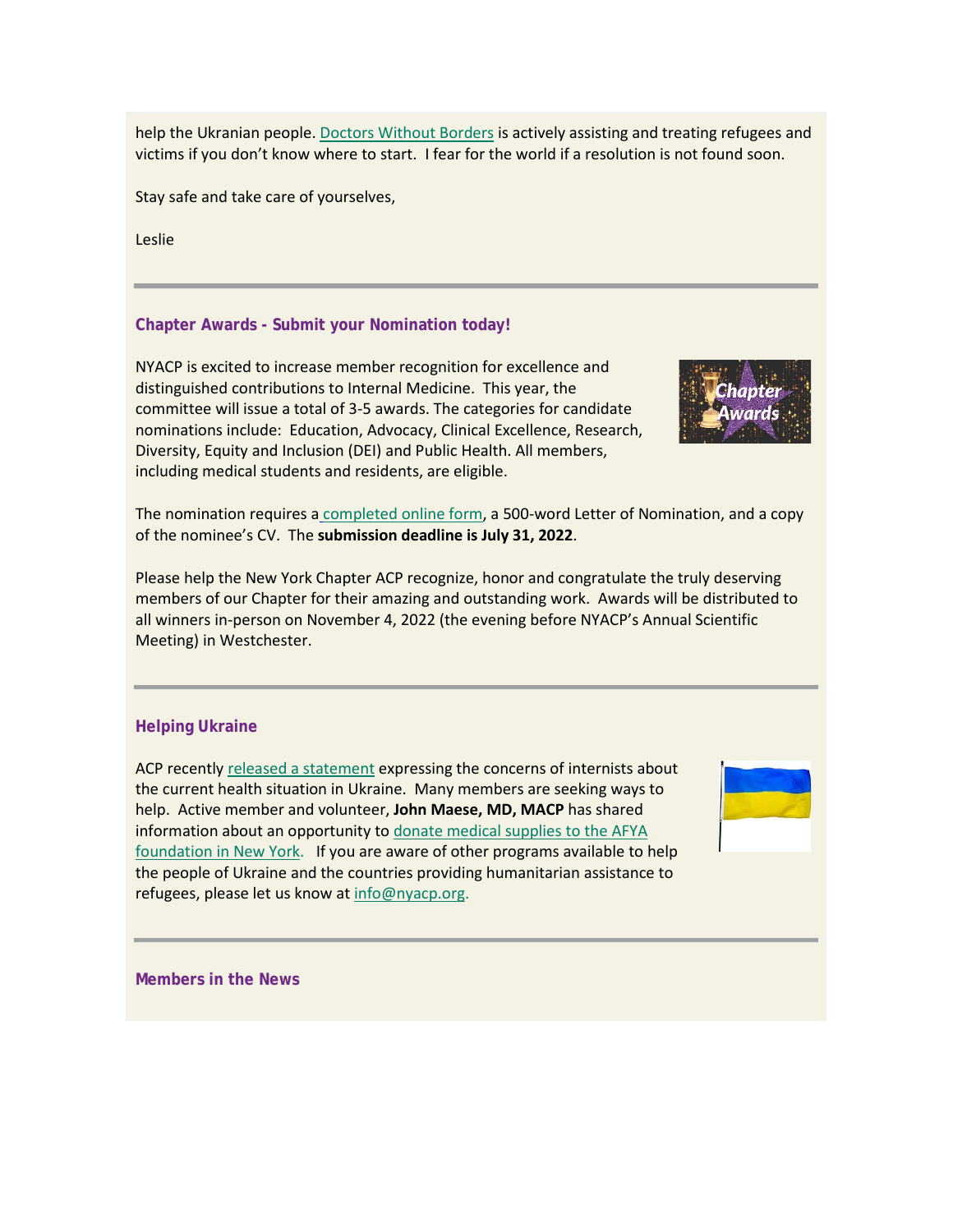**Paula Lester, MD, FACP** (Chair, NYACP Geriatrics Task Force) was recently published in JAMDA! Her article *[Interdisciplinary Protocol for Surgery in Older](https://www.votervoice.net/BroadcastLinks/7d4afOdZb8vtV9SuboZhrw)  [Persons: Development and Implementation](https://www.votervoice.net/BroadcastLinks/7d4afOdZb8vtV9SuboZhrw)* is now available with 50 days of free access before April 24, 2022. Congratulations, Dr. Lester!



[Visit NYACP's Members in the News page to see more!](https://www.votervoice.net/BroadcastLinks/mMCIXtkjElxx6wrTwyOqLg)

## **NYACP Well Being Program Featured in ACP Internist**

Members of the NYACP Well Being committee, **Lynn Cleary, MD, MACP, Nandini Anandu, MD, FACP and Cori Salvit, MD, FACP** wanted to provide a venue for NYACP members to share life experiences, facilitate connections and create a community of practice in reflection. Almost one year later, the program they envisioned, perfectly dubbed "Small Feedings of the Soul" by committee member **Louis Snitkoff, MD, MACP**, has become a monthly staple for many members!

The unique format piqued the interest of ACP Internist staff member, Molly Frost, who featured Small Feedings of the Soul in her March cover story ["Championing well-being amid COVID-19"](https://www.votervoice.net/BroadcastLinks/G6z1OGfueTDS9XLe9xjVtA).

Congratulations to the program directors and thank you to the guest facilitators, guest authors, and members who continue to build this community and support the success of NYACP's Small Feedings of the Soul!

All members are invited to [join us tonight at 7pm with special guest Michael](https://www.votervoice.net/BroadcastLinks/YWcSGZw_-qUgfIQkq7y9OA) LaCombe, MD, [MACP.](https://www.votervoice.net/BroadcastLinks/YWcSGZw_-qUgfIQkq7y9OA)

*"Before attending these sessions, I wondered how busy doctors could find an extra hour for a meeting. After attending two, I now realize how essential reflection is in my own practice. These sessions are awesome." – Attendee, February 2022*

#### **Presentations for NYS OASAS Addiction Treatment Center (ATC) Medical Providers**

NYS OASAS is hosting monthly presentations (4th Tuesday of each month, 9:00-10:15 am) for medical providers working at the NYS OASAS state-operated Addiction Treatment Centers (ACTs) and treating patients with substance use disorder (SUD) admitted for inpatient medical management of withdrawal and/or inpatient rehabilitation services.



Patients often have significant co-morbidities and the medical providers would benefit from upto-date presentations on best practice management for hypertension, diabetes mellitus, acute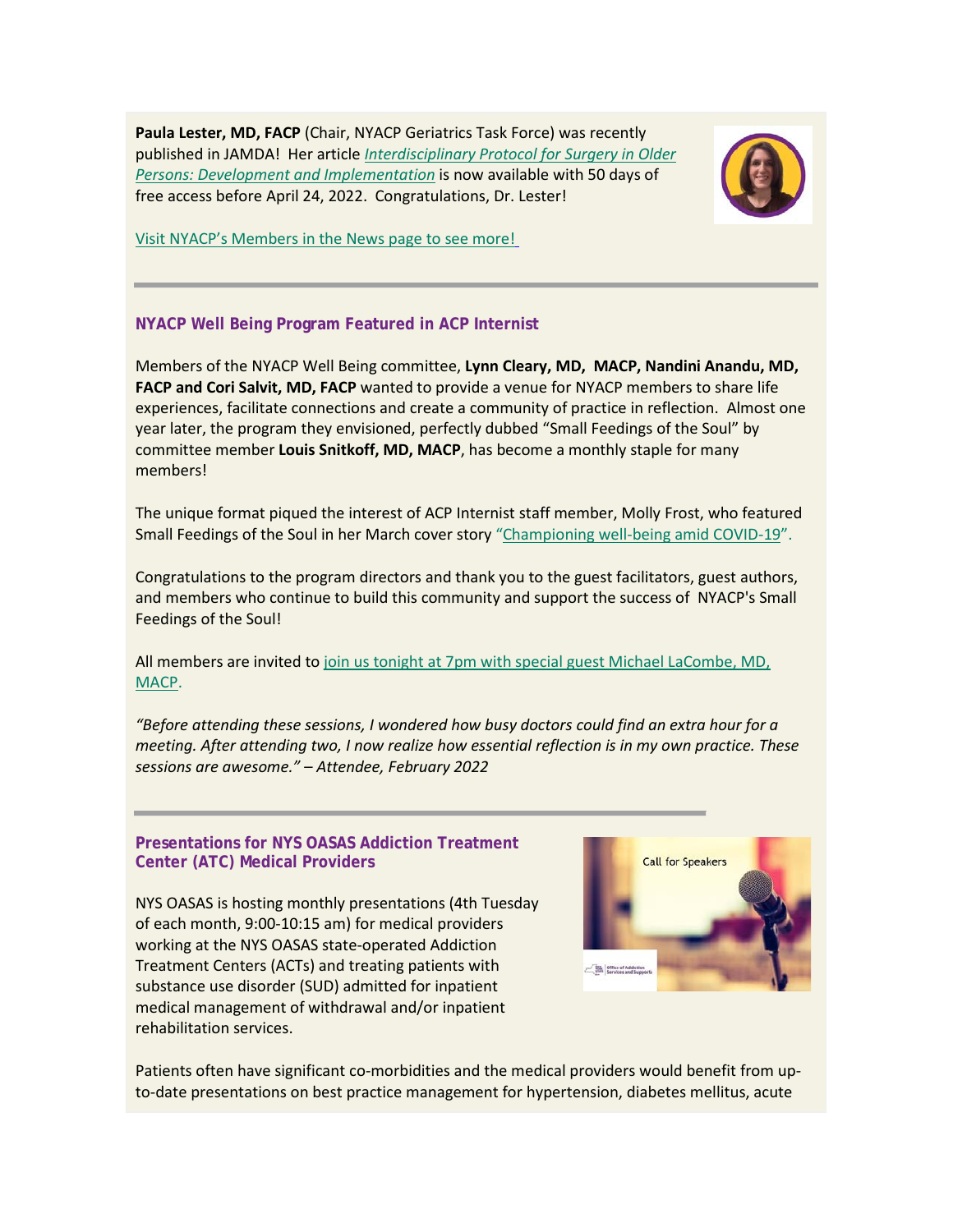and chronic kidney disease, advanced liver fibrosis/cirrhosis/chronic liver disease, hyperlipidemia, and congestive heart failure. These are inpatient (but not hospital-based) settings with a typical length of stay of 7-28 days. Many NYACP members may already have prepared presentations on these topics. While there is no honoraria offered for giving these presentations, you would be serving NYS, build your CV, and helping inform them about better care for persons with SUD with significant co-morbidities. If you are interested, please contact Kelly S. Ramsey, MD, FACP, OASAS CMO, at **[Kelly.Ramsey@oasas.ny.gov.](https://Kelly.Ramsey@oasas.ny.gov.)**

#### **[Upcoming Events](https://www.votervoice.net/BroadcastLinks/7IY15ZwAe3cKNfVUceQlOg)**

**Small Feedings of the Soul: Readings and Reflections**

**Thursday, March 17, 2022 / 7:00 - 8:15 pm** March's Theme: Stories from Medicine

Readings and Guest Authors: Michael LaCombe, MD, MACP

[Titles of the stories to be read and discussed include:](https://www.votervoice.net/BroadcastLinks/-vXluwYLyiNaw-QEpEbAsg)

- Diagnosis
- An Innocent Tale
- Left-handed Favor
- The Academician
- Entertaining Angels Unaware

Facilitated by: **Lynn Cleary, MD, MACP** Program Directors: **Nandini Anandu, MD, FACP, Lynn Cleary, MD, MACP, and Cori Salvit, MD, FACP**

#### **[Registration](https://www.votervoice.net/BroadcastLinks/YWcSGZw_-qUgfIQkq7y9OA)**

**ACP's Chief Resident Leadership Development Series Management Skills Thursday, March 31, 2022 at 3:00 p.m. ET**

Transitioning from resident to chief resident is a time of great professional growth that brings about new opportunities and exciting challenges. Join us for the latest webinars in ACP's Chief Resident Leadership Development Series designed to help chief residents and future chief residents excel.



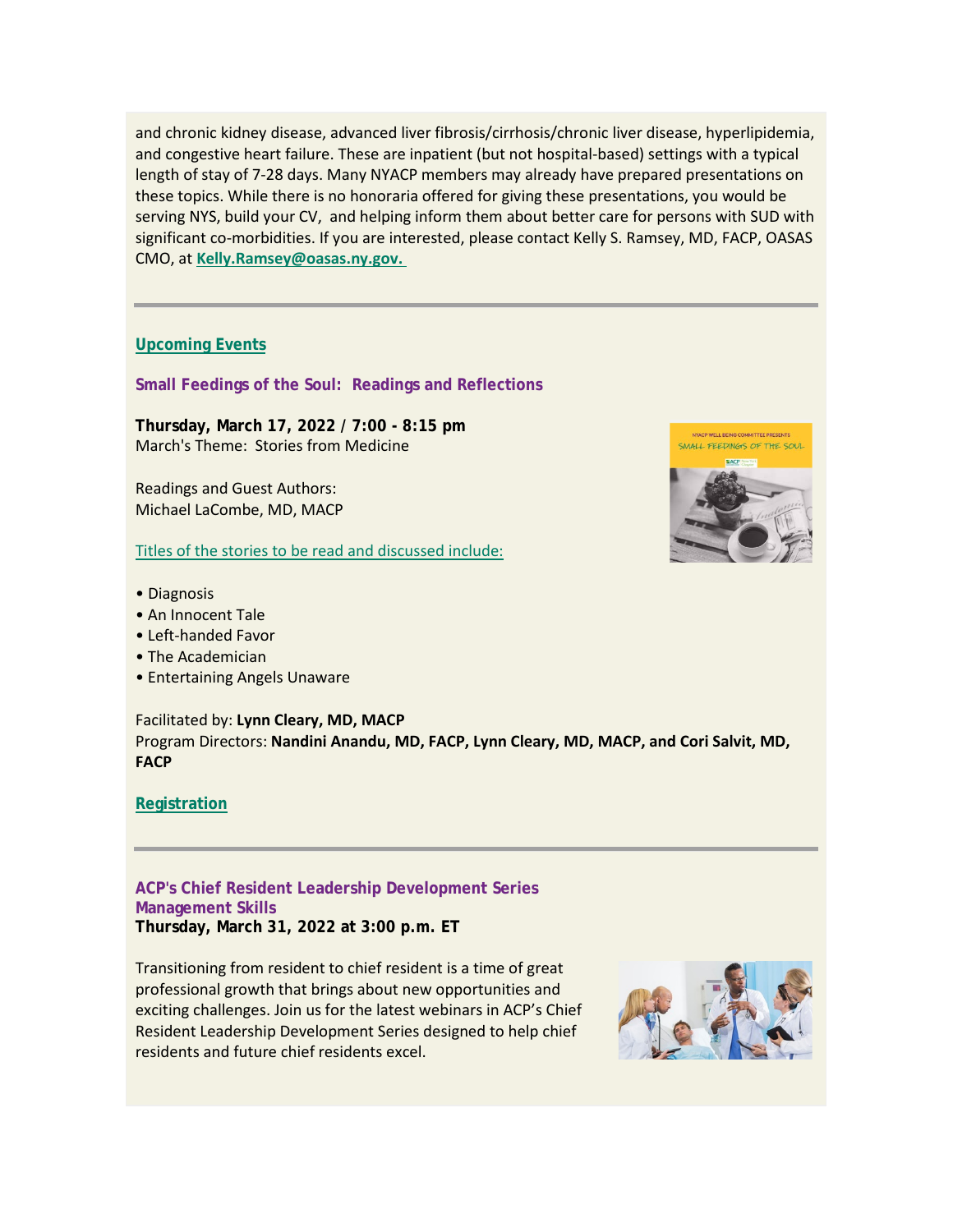**[Register Today!](https://www.votervoice.net/BroadcastLinks/KYBsl3zNrY7xkQSJQNbtQA)**

#### **Zoom Session: Story/Talent Slam for Trainee's - "Expressions in Medicine"**

**Wednesday, April 6, 2022/ 6:00 - 7:00 pm**

Are you a Trainee with a special talent you would like to share with your peers? We are looking for story tellers, poem writers, musical talents and even art that you would like to share!

Do you have a story to share about your COVID experience over the past two years? Hearing a single story can inspire change, acts of kindness, empathy, and more. Telling your story has an impact!

Submit your story or outline by April 1st to **klabello@nyacp.org** 

**[More information](https://www.votervoice.net/BroadcastLinks/Rvm4Qy-s9dyxBlwQJadfVA) [Register to listen or share](https://www.votervoice.net/BroadcastLinks/7GhL1cGlcB8QMpMdKBc47Q)**

**Save the Date! 2022 NYACP Resident and Medical Student Forum Friday, May 27, 2022**

Save the date and plan to join us on Friday, May 27, 2022 as we return to an in-person poster competition and welcome back Dr.'s Dilemma!

Crowne Plaza/Desmond 660 Albany Shaker Rd Albany, NY 12211

12:30 pm-Poster Competition

2:00 pm - Dr's Dilemma Competition

**Save the Date! 2022 NYACP Annual Scientific Meeting Saturday, November 5, 2022** Join us as we return to an in-person Annual Scientific Meeting on Saturday, November 5, 2022.





**Brought to you by NYACP Resident/ Fellow Committee**